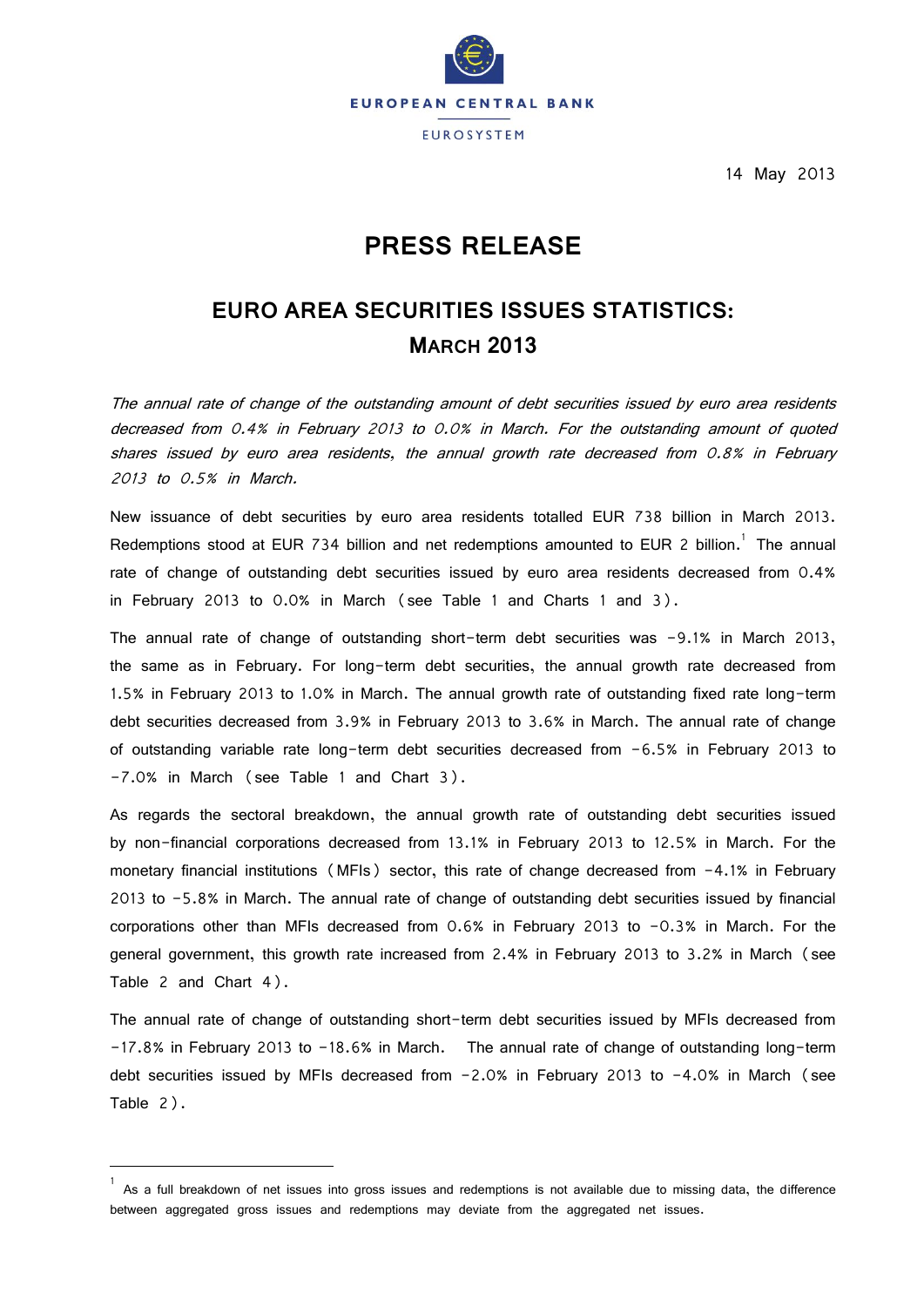Concerning the currency breakdown, the annual rate of change of outstanding euro-denominated debt securities decreased from -0.1% in February 2013 to -0.4% in March. For debt securities in other currencies, this growth rate decreased from 4.8% in February 2013 to 2.6% in March (see Table 1).

New issuance of quoted shares by euro area residents totalled EUR 0.7 billion in March 2013. Redemptions came to EUR 10.6 billion and net redemptions amounted to EUR 9.9 billion. The annual growth rate of the outstanding amount of quoted shares issued by euro area residents (excluding valuation changes) decreased from 0.8% in February 2013 to 0.5% in March. The annual growth rate of quoted shares issued by non-financial corporations decreased from 0.4% in February 2013 to 0.1% in March. For MFIs, the corresponding growth rate decreased from 2.7% in February 2013 to 2.2% in March. For financial corporations other than MFIs, this growth rate was 2.6% in March 2013, compared with 2.7% in February (see Table 4 and Chart 6).

The market value of the outstanding amount of quoted shares issued by euro area residents totalled EUR 4,633 billion at the end of March 2013. Compared with EUR 4,241 billion at the end of March 2012, this represents an annual increase of 9.2% in the value of the stock of quoted shares in March 2013, up from 8.7% in February.

Unless otherwise indicated, data relate to non-seasonally adjusted statistics. In addition to the developments for March 2013, this press release incorporates minor revisions to the data for previous periods. The annual growth rates are based on financial transactions that occur when an institutional unit incurs or redeems liabilities, they are not affected by the impact of any other changes which do not arise from transactions.

A complete set of updated securities issues statistics is available on the "Monetary and financial statistics" pages of the Statistics section of the ECB's website [http://www.ecb.europa.eu/stats/money/securities/html/index.en.html.](http://www.ecb.europa.eu/stats/money/securities/html/index.en.html) These data, as well as euro area data in accordance with the composition of the euro area at the time of the reference period, can be downloaded using the ECB's Statistical Data Warehouse (SDW). The tables and charts accompanying this press release are also available in the reports section of the SDW [\(http://sdw.ecb.europa.eu/reports.do?node=1000002753\)](http://sdw.ecb.europa.eu/reports.do?node=1000002753).

Data for the period up to March 2013 will also be published in the June 2013 issues of the ECB's Monthly Bulletin and Statistics Pocket Book. The next press release on euro area securities issues will be published on 12 June 2013.

#### **European Central Bank**

Directorate General Communications and Language Services Press and Information Division Kaiserstraße 29, D-60311 Frankfurt am Main Tel.: +49 69 1344 7455, Fax: +49 69 1344 7404 Internet: [http://www.ecb.europa.eu](http://www.ecb.europa.eu/)

**Reproduction is permitted provided that the source is acknowledged.**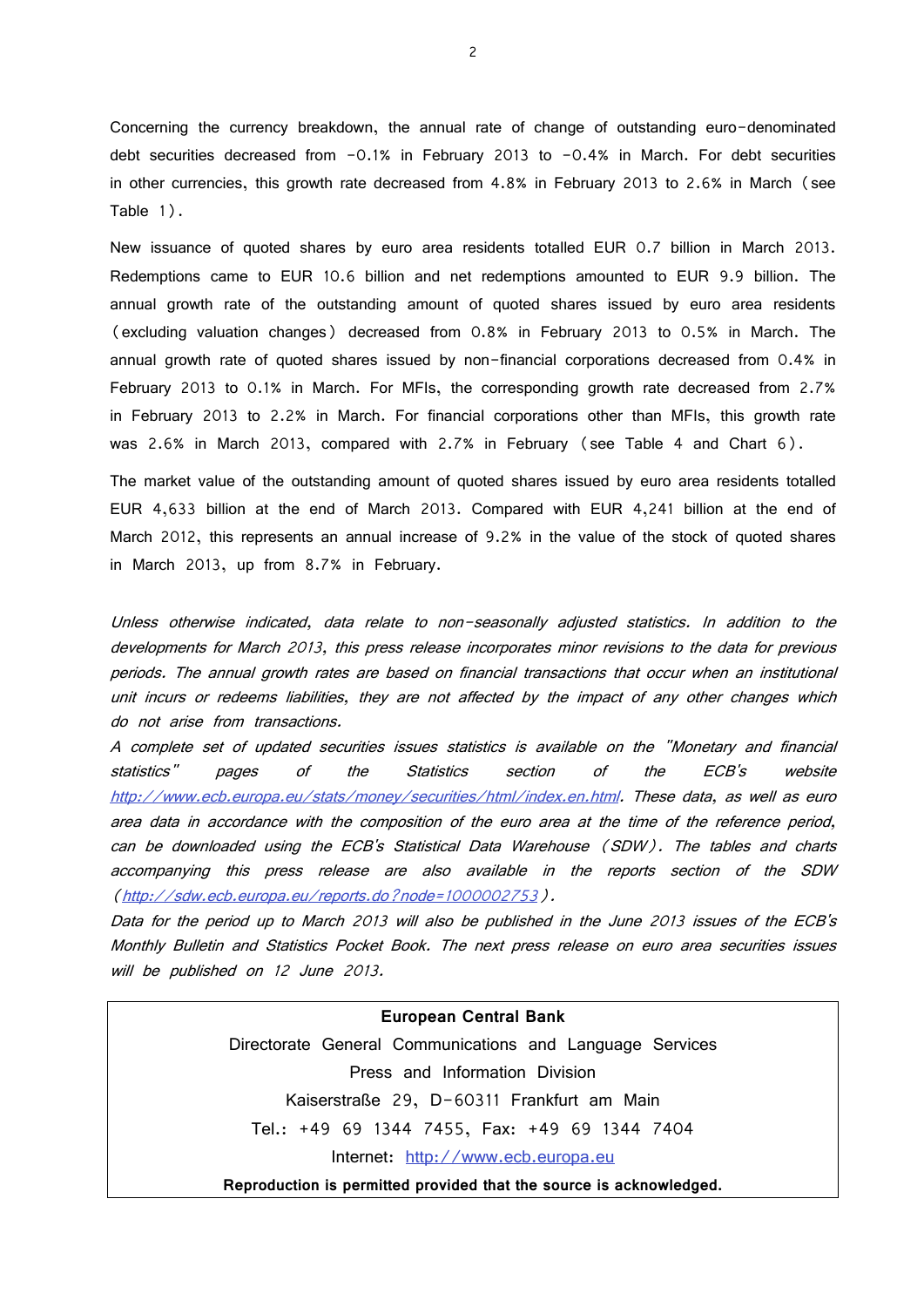|                                                          | <b>Amounts</b><br>outstand-<br>ing | <b>Net</b><br><i>issues</i> | <b>Gross</b><br>issues              | Redemp-<br><b>tions</b> | <b>Net</b><br>issues <sup>4</sup> | <b>Amounts</b><br>outstand-<br>ing | <b>Gross</b><br><i>issues</i> | Redemp-<br>tions     | <b>Net</b><br>issues $4$    | <b>Amounts</b><br>outstand-<br>ing | Gross<br>issues        | Redemp-<br>tions      | <b>Net</b><br>issues <sup>4</sup> | Annual growth rates of outstanding amounts <sup>6)</sup> |                              |                   |                      |                            |                            |                            |                            |                            |                            |                            |                            |  |  |  |
|----------------------------------------------------------|------------------------------------|-----------------------------|-------------------------------------|-------------------------|-----------------------------------|------------------------------------|-------------------------------|----------------------|-----------------------------|------------------------------------|------------------------|-----------------------|-----------------------------------|----------------------------------------------------------|------------------------------|-------------------|----------------------|----------------------------|----------------------------|----------------------------|----------------------------|----------------------------|----------------------------|----------------------------|----------------------------|--|--|--|
|                                                          | Mar. 2012                          |                             | Apr. 2012 - Mar. 2013 <sup>5)</sup> |                         | Feb. 2013                         |                                    |                               |                      | Mar. 2013                   |                                    |                        |                       | 2011                              | 2012                                                     | 2012<br><b>O<sub>2</sub></b> | 2012<br> 03       | 2012<br><b>O4</b>    | 2013<br><b>O1</b>          | 2012<br>Oct.               | 2012<br>Nov.               | 2012<br>Dec.               | 2013<br>Jan.               | 2013<br>Feb.               | 2013<br>Mar.               |                            |  |  |  |
| Total<br>of which                                        | 16,720.5                           | 78.8                        | 851.7                               | 864.7                   | $-0.6$                            | 16,743.7                           | 768.0                         | 750.2                | 34.1                        | 16,757.                            | 737.6                  | 734.4                 | $-2.1$                            | 3.4                                                      | 3.7                          | 4.2               | 3.7                  | 2.8                        | 0.8                        | 3.1                        | 2.8                        | 1.7                        | 1.2                        | 0.4                        | 0.0                        |  |  |  |
| in euro<br>in other currencies                           | 14,855.9<br>1.864.5                | 42.3<br>36.6                | 742.2<br>109.5                      | 756.0<br>108.6          | $-4.6$<br>4.1                     | 14,829.6<br>1,914.1                | 640.3<br>127.7                | 629.5<br>120.7       | 21.1<br>13.0                | 14,828.0<br>1,929.                 | 608.5<br>129.1         | 598.8<br>135.6        | 0.4<br>$-2.6$                     | 3.4<br>3.3                                               | 3.8<br>3.2                   | 4.3<br>3.2        | 3.8<br>3.4           | 2.7<br>4.3                 | 0.4<br>4.4                 | 3.0<br>4.4                 | 2.6<br>5.0                 | 1.4<br>4.2                 | 0.7<br>5.1                 | $-0.1$<br>4.8              | $-0.4$<br>2.6              |  |  |  |
| Short-term<br>of which                                   | 1,646.5                            | 3.6                         | 622.7                               | 636.6                   | $-12.6$                           | 1,508.8                            | 547.5                         | 549.6                | $-1.0$                      | 1,514.7                            | 512.4                  | 510.3                 | 3.1                               | $-3.7$                                                   | 1.7                          | 4.6               | 2.1                  | $-3.8$                     | $-8.5$                     | $-2.7$                     | $-4.0$                     | $-7.2$                     | $-8.2$                     | $-9.1$                     | $-9.1$                     |  |  |  |
| in euro<br>in other currencies                           | 1.404.1<br>242.4                   | $-9.4$<br>13.0              | 541.1<br>81.5                       | 555.7<br>80.9           | $-13.3$<br>0.7                    | 1,256.5<br>252.3                   | 443.9<br>103.7                | 455.2<br>94.4        | $-10.4$<br>9.4              | 1.258.9<br>255.8                   | 415.0<br>97.3          | 413.3<br>97.0         | 2.1<br>1.0                        | $-5.0$<br>5.5                                            | 1.2<br>4.8                   | 4.7<br>3.9        | 2.0<br>3.0           | $-4.9$<br>3.0              | $-11.1$<br>7.1             | $-3.4$<br>1.5              | $-5.5$<br>5.2              | $-9.1$<br>4.4              | $-10.8$<br>8.3             | $-12.1$<br>9.2             | $-11.4$<br>3.6             |  |  |  |
| Long-term $3)$<br>of which                               | 15,074.0                           | 75.2                        | 229.0                               | 228.0                   | 12.0                              | 15,234.9                           | 220.5                         | 200.6                | 35.2                        | 15,242.4                           | 225.2                  | 224.                  | $-5.2$                            | 4.2                                                      | 3.9                          | 4.1               | 3.9                  | 3.6                        | 1.8                        | 3.8                        | 3.6                        | 2.7                        | 2.2                        | 1.5                        | 1.0                        |  |  |  |
| in euro<br>in other currencies                           | 13,451.8<br>1,622.2                | 51.7<br>23.6                | 201.0<br>28.0                       | 200.3<br>27.7           | 8.6<br>3.3                        | 13,573.1<br>1,661.8                | 196.4<br>24.0                 | 174.3<br>26.3        | 31.5<br>3.6                 | 13,569.1<br>1,673.3                | 193.5<br>31.7          | 185.5<br>38.6         | $-1.7$<br>$-3.6$                  | 4.4<br>3.0                                               | 4.0<br>3.0                   | 4.3<br>3.1        | 3.9<br>3.4           | 3.5<br>4.5                 | 1.6<br>4.0                 | 3.7<br>4.8                 | 3.4<br>4.9                 | 2.5<br>4.1                 | 2.0<br>4.6                 | 1.2<br>4.2                 | 0.8<br>2.5                 |  |  |  |
| of which fixed rate<br>in euro<br>in other currencies    | 10,228.9<br>9,134.8<br>1,095.8     | 56.5<br>53.3<br>3.2         | 147.0<br>128.6<br>18.4              | 115.9<br>101.6<br>14.3  | 31.2<br>27.0<br>4.1               | 10,649.1<br>9,474.0<br>1,177.2     | 129.9<br>115.3<br>14.6        | 95.1<br>85.2<br>9.9  | 34.8<br>30.1<br>4.7         | 10,688.0<br>9,499.<br>1,191.0      | 154.3<br>133.4<br>20.9 | 118.4<br>96.6<br>21.8 | 35.9<br>36.8<br>$-0.9$            | 6.4<br>6.5<br>5.6                                        | 5.4<br>5.7<br>3.3            | 5.2<br>5.5<br>3.1 | 5.0<br>5.3<br>2.9    | 5.7<br>5.8<br>4.4          | 4.4<br>4.3<br>5.1          | 5.7<br>5.9<br>4.1          | 6.0<br>6.1<br>5.1          | 5.2<br>5.2<br>5.6          | 4.8<br>4.7<br>5.5          | 3.9<br>3.7<br>4.8          | 3.6<br>3.5<br>4.4          |  |  |  |
| of which variable rate<br>in euro<br>in other currencies | 4,334.2<br>3.882.0<br>450.5        | $-19.1$<br>$-38.2$<br>19.1  | 69.5<br>61.7<br>7.8                 | 95.1<br>83.6<br>11.5    | $-25.6$<br>$-21.9$<br>$-3.7$      | 4,146.0<br>3,729.4<br>414.5        | 80.1<br>72.3<br>7.8           | 92.2<br>78.9<br>13.3 | $-12.2$<br>$-6.6$<br>$-5.5$ | 4,106.9<br>3.692.7<br>412.1        | 53.3<br>44.5<br>8.8    | 94.7<br>80.2<br>14.5  | $-41.3$<br>$-35.6$<br>$-5.7$      | $-0.8$<br>$-0.4$<br>$-4.3$                               | $-0.7$<br>$-0.4$<br>$-2.9$   | 0.5<br>0.7        | 0.0<br>0.2<br>$-2.0$ | $-3.2$<br>$-3.3$<br>$-3.0$ | $-6.2$<br>$-6.2$<br>$-5.5$ | $-2.5$<br>$-2.5$<br>$-2.0$ | $-4.0$<br>$-4.2$<br>$-2.7$ | $-5.2$<br>$-5.1$<br>$-5.9$ | $-6.0$<br>$-6.2$<br>$-4.2$ | $-6.5$<br>$-6.7$<br>$-4.4$ | $-7.0$<br>$-6.7$<br>$-9.7$ |  |  |  |

Source: ECB securities issues statistics.

1) From October 2012, euro area statistics also include the European Stability Mechanism, an organisation resident in the euro area for statistical purposes. The first issuance of securities by the ESM took place in Decemb

2) "Short-term" means securities with an original maturity of one year or less (in exceptional cases two years or less). Securities with a longer original maturity, or with optional maturity dates, the latest of which is m

indefinite maturity dates, are classified as long-term.

3) The residual difference between total long-term debt securities and fixed and variable rate long-term debt securities consists of zero coupon bonds and revaluation effects.

4) As a full breakdown of net issues into gross issues and redemptions may not always be available, the difference between aggregated gross issues and redemptions may deviate from the aggregated net issues.

5) Monthly averages of the transactions during this period.

6) Annual growth rates are based on financial transactions that occur when an institutional unit incurs or redeems liabilities. The annual growth rates therefore exclude the impact of reclassifications, revaluations,

exchange rate variations and any other changes which do not arise from transactions.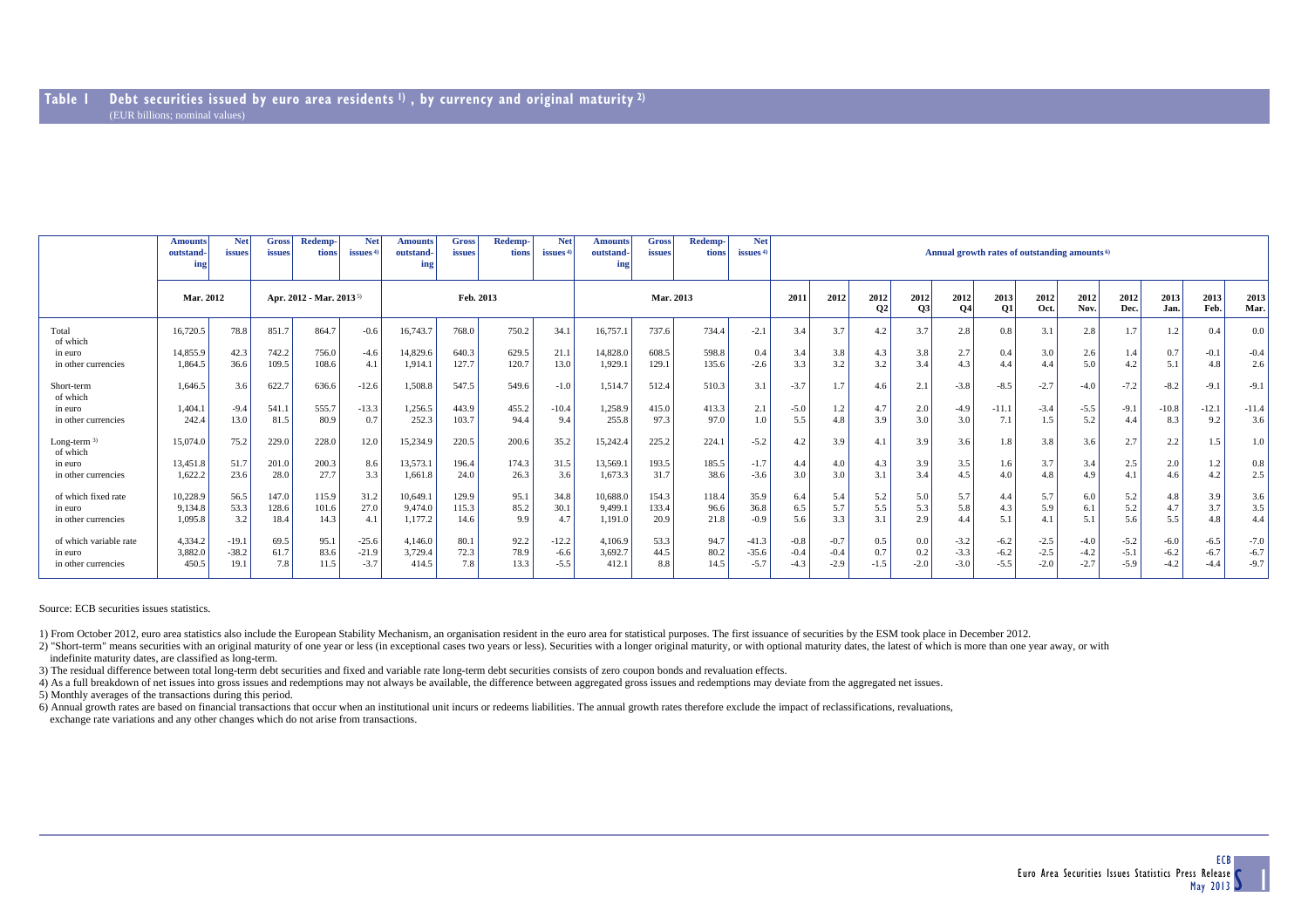| Table <i>L</i>                                                                                 | vedt securities issued by euro area residents in all currencies <b>v</b> , by issuing sector 4 and maturity <sup>3</sup><br>(EUR billions: nominal values) |                               |                                     |                              |                                |                                        |                              |                              |                                   |                                           |                              |                              |                               |                              |                          |                          |                             |                                                          |                             |                             |                          |                           |                           |                             |                                 |
|------------------------------------------------------------------------------------------------|------------------------------------------------------------------------------------------------------------------------------------------------------------|-------------------------------|-------------------------------------|------------------------------|--------------------------------|----------------------------------------|------------------------------|------------------------------|-----------------------------------|-------------------------------------------|------------------------------|------------------------------|-------------------------------|------------------------------|--------------------------|--------------------------|-----------------------------|----------------------------------------------------------|-----------------------------|-----------------------------|--------------------------|---------------------------|---------------------------|-----------------------------|---------------------------------|
|                                                                                                | <b>Amounts</b><br>outstand-<br>ing                                                                                                                         | <b>Net</b><br>issues          | <b>Gross</b><br>issues              | <b>Redemp-</b><br>tions      | <b>Net</b><br><i>issues</i>    | <b>Amounts</b><br>outstand-<br>ing     | Gross<br>issues              | Redemp-<br>tions             | <b>Net</b><br>issues <sup>4</sup> | <b>Amounts</b><br><b>outstand-</b><br>ing | <b>Gross</b><br>issues       | <b>Redemp-</b><br>tions      | <b>Net</b><br>issues $4$      |                              |                          |                          |                             | Annual growth rates of outstanding amounts <sup>6)</sup> |                             |                             |                          |                           |                           |                             |                                 |
|                                                                                                | Mar. 2012                                                                                                                                                  |                               | Apr. 2012 - Mar. 2013 <sup>5)</sup> |                              |                                | Feb. 2013                              |                              |                              |                                   | Mar. 2013                                 |                              |                              | 2011                          | 2012                         | 2012<br>Q <sub>2</sub>   | 2012<br>Q3               | 2012<br>Q <sub>4</sub>      | 2013<br>Q1                                               | 2012<br>Oct.                | 2012<br>Nov.                | 2012<br>Dec.             | 2013<br>Jan.              | 2013<br>Feb.              | 2013<br>Mar.                |                                 |
| Total                                                                                          | 16,720.5                                                                                                                                                   | 78.8                          | 851.7                               | 864.7                        | $-0.6$                         | 16,743.7                               | 768.0                        | 750.2                        | 34.1                              | 16,757.1                                  | 737.6                        | 734.4                        | $-2.1$                        | 3.4                          | 3.7                      | 4.2                      | 3.7                         | 2.8                                                      | 0.8                         | 3.1                         | 2.8                      | 1.7                       | 1.2                       | 0.4                         | $0.0\,$                         |
| <b>MFIs</b><br>Short-term<br>Long-term<br>of which                                             | 5,627.8<br>710.6<br>4,917.2                                                                                                                                | 24.2<br>$-7.2$<br>31.4        | 506.2<br>426.7<br>79.4              | 533.4<br>437.8<br>95.6       | $-27.2$<br>$-11.1$<br>$-16.2$  | 5,361.3<br>592.2<br>4,769.1            | 434.3<br>357.0<br>77.3       | 480.3<br>366.5<br>113.8      | $-46.1$<br>$-9.6$<br>$-36.5$      | 5,293.3<br>582.4<br>4,710.8               | 367.5<br>306.7<br>60.8       | 442.7<br>318.6<br>124.1      | $-75.2$<br>$-11.9$<br>$-63.3$ | 1.7<br>0.7<br>1.9            | 3.3<br>11.5<br>2.2       | 3.7<br>14.3<br>2.4       | 3.5<br>15.5<br>2.1          | 1.2<br>$-0.8$<br>1.5                                     | $-3.2$<br>$-16.6$<br>$-1.2$ | 2.0<br>4.1<br>1.7           | 1.1<br>$-2.5$<br>1.6     | $-1.3$<br>$-14.6$<br>0.7  | $-2.0$<br>$-15.4$<br>0.0  | $-4.1$<br>$-17.8$<br>$-2.0$ | $-5.8$<br>$-18.6$<br>$-4.0$     |
| Fixed rate<br>Variable rate                                                                    | 2,875.9<br>1,774.2                                                                                                                                         | 43.3<br>$-9.8$                | 38.9<br>34.5                        | 45.0<br>43.3                 | $-6.1$<br>$-8.8$               | 2,815.7<br>1,703.6                     | 32.5<br>39.0                 | 46.1<br>58.3                 | $-13.6$<br>$-19.3$                | 2,790.5<br>1.667.6                        | 27.8<br>22.3                 | 57.2<br>58.7                 | $-29.4$<br>$-36.4$            | 4.8<br>$-1.3$                | 4.4<br>$-0.1$            | 4.9<br>$-0.2$            | 4.0<br>$-0.1$               | 3.5<br>$-0.6$                                            | 0.9<br>$-3.8$               | 3.6<br>$-0.2$               | 3.6<br>$-0.2$            | 3.3<br>$-2.6$             | 2.3<br>$-2.8$             | 0.0<br>$-4.5$               | $-2.6$<br>$-6.0$                |
| Non-MFI corporations<br>of which                                                               | 4,212.9                                                                                                                                                    | 49.1                          | 133.2                               | 137.1                        | 8.5                            | 4,329.7                                | 96.9                         | 101.5                        | 11.8                              | 4.349.7                                   | 136.8                        | 117.2                        | 14.2                          | 1.0                          | 2.7                      | 3.9                      | 3.0                         | 2.9                                                      | 3.3                         | 2.6                         | 2.8                      | 3.9                       | 3.5                       | 3.3                         | 2.4                             |
| Financial corporations<br>other than MFIs<br>Short-term<br>Long-term<br>of which<br>Fixed rate | 3.305.9<br>121.6<br>3,184.3<br>1,198.7                                                                                                                     | 35.6<br>8.2<br>27.5<br>$-2.1$ | 68.6<br>26.7<br>42.0<br>18.8        | 81.7<br>26.9<br>54.7<br>12.4 | $-0.9$<br>1.1<br>$-2.0$<br>6.4 | 3,323.6<br>146.2<br>3,177.4<br>1,355.2 | 49.0<br>25.6<br>23.4<br>11.8 | 60.7<br>21.9<br>38.8<br>12.8 | 2.6<br>4.9<br>$-2.3$<br>$-1.0$    | 3.330.7<br>150.0<br>3.180.7<br>1.359.6    | 68.4<br>21.4<br>47.1<br>25.4 | 60.1<br>18.6<br>41.4<br>16.4 | 4.1<br>3.8<br>0.3<br>9.0      | 0.0<br>22.3<br>$-0.6$<br>3.6 | 0.8<br>0.5<br>0.8<br>2.2 | 2.5<br>6.1<br>2.3<br>1.8 | 0.9<br>$-1.6$<br>1.0<br>1.2 | 0.3<br>3.7<br>0.2<br>3.8                                 | 0.6<br>16.1<br>0.1<br>5.6   | 0.0<br>$-0.4$<br>0.0<br>3.3 | 0.2<br>2.9<br>0.1<br>4.8 | 1.2<br>21.2<br>0.5<br>5.2 | 0.9<br>17.5<br>0.3<br>5.8 | 0.6<br>15.3<br>0.1<br>5.2   | $-0.3$<br>10.4<br>$-0.8$<br>6.1 |
| Variable rate                                                                                  | 1.825.4                                                                                                                                                    | $-6.7$                        | 21.1                                | 35.9                         | $-14.8$                        | 1,722.9                                | 9.9                          | 23.2                         | $-13.3$                           | 1,721.6                                   | 19.5                         | 22.3                         | $-2.8$                        | $-5.8$                       | $-4.8$                   | $-2.4$                   | $-3.5$                      | $-7.9$                                                   | $-9.4$                      | $-8.0$                      | $-8.8$                   | $-8.6$                    | $-9.4$                    | $-9.7$                      | $-9.5$                          |
| Non-financial<br>corporations<br>Short-term<br>Long-term<br>of which                           | 907.0<br>83.2<br>823.8                                                                                                                                     | 13.4<br>$-1.6$<br>15.1        | 64.6<br>49.8<br>14.8                | 55.4<br>49.2<br>6.2          | 9.5<br>0.6<br>8.9              | 1,006.2<br>89.8<br>916.4               | 47.9<br>41.6<br>6.3          | 40.8<br>35.6<br>5.1          | 9.2<br>5.9<br>3.3                 | 1,019.0<br>90.1<br>928.9                  | 68.3<br>50.6<br>17.8         | 57.2<br>50.2<br>7.0          | 10.2<br>0.4<br>9.8            | 5.1<br>4.3<br>5.1            | 9.9<br>13.8<br>9.5       | 9.3<br>28.3<br>7.5       | 10.9<br>15.0<br>10.5        | 12.7<br>0.5<br>14.0                                      | 13.2<br>4.0<br>14.1         | 12.5<br>0.9<br>13.8         | 12.3<br>$-2.3$<br>13.9   | 13.9<br>2.8<br>15.0       | 13.3<br>0.7<br>14.6       | 13.1<br>5.8<br>13.8         | 12.5<br>8.3<br>12.9             |
| Fixed rate<br>Variable rate                                                                    | 728.2<br>92.1                                                                                                                                              | 14.1<br>0.4                   | 13.8<br>1.0                         | 5.1<br>1.1                   | 8.7<br>$-0.1$                  | 819.4<br>93.4                          | 5.4<br>0.7                   | 4.9<br>0.2                   | 0.4<br>0.5                        | 831.1<br>94.2                             | 15.4<br>2.4                  | 5.3<br>1.7                   | 10.1<br>0.6                   | 6.3<br>$-2.0$                | 10.3<br>$-0.8$           | 8.1<br>$-1.5$            | 11.1<br>0.3                 | 15.1<br>$-1.1$                                           | 15.5<br>$-1.3$              | 14.9<br>$-1.1$              | 15.1<br>$-1.7$           | 16.4<br>$-1.8$            | 16.0<br>$-1.4$            | 15.1<br>$-1.2$              | 14.2<br>$-0.9$                  |
| General government<br>of which                                                                 | 6,879.8                                                                                                                                                    | 5.6                           | 212.3                               | 194.2                        | 18.1                           | 7,052.6                                | 236.8                        | 168.4                        | 68.4                              | 7,114.1                                   | 233.3                        | 174.5                        | 58.9                          | 6.4                          | 4.7                      | 4.7                      | 4.3                         | 4.1                                                      | 2.6                         | 4.4                         | 4.3                      | 2.9                       | 2.4                       | 2.4                         | 3.2                             |
| Central government<br>Short-term<br>Long-term<br>of which                                      | 6,208.6<br>640.6<br>5,568.0                                                                                                                                | $-11.0$<br>$-3.1$<br>$-7.8$   | 183.9<br>100.4<br>83.5              | 165.3<br>101.7<br>63.6       | 18.6<br>$-1.3$<br>19.9         | 6,373.2<br>621.0<br>5,752.2            | 213.6<br>105.6<br>108.0      | 140.1<br>107.1<br>33.0       | 73.5<br>$-1.5$<br>75.0            | 6,424.6<br>623.6<br>5,800.9               | 197.2<br>104.9<br>92.3       | 147.2<br>102.5<br>44.7       | 50.0<br>2.4<br>47.6           | 5.7<br>$-13.8$<br>8.8        | 3.9<br>$-10.4$<br>5.8    | 3.8<br>$-9.7$<br>5.6     | 3.5<br>$-11.9$<br>5.5       | 3.6<br>$-8.7$<br>5.2                                     | 2.6<br>$-3.3$<br>3.3        | 3.8<br>$-11.1$<br>5.7       | 3.9<br>$-6.7$<br>5.2     | 2.5<br>$-3.8$<br>3.3      | 2.2<br>$-3.7$<br>2.8      | 2.6<br>$-3.2$<br>3.3        | 3.6<br>$-2.4$<br>4.3            |
| Fixed rate<br>Variable rate                                                                    | 5,004.0<br>486.2                                                                                                                                           | $-2.7$<br>$-8.2$              | 70.0<br>9.2                         | 49.2<br>11.2                 | 20.8<br>$-2.0$                 | 5,209.3<br>456.6                       | 75.8<br>29.4                 | 26.5<br>6.5                  | 49.3<br>22.9                      | 5,256.7<br>453.2                          | 83.3<br>4.3                  | 37.0<br>7.7                  | 46.3<br>$-3.4$                | 7.8<br>22.3                  | 5.8<br>6.6               | 5.6<br>8.1               | 5.5<br>6.6                  | 5.9<br>$-2.4$                                            | 4.3<br>$-7.6$               | 6.0<br>2.8                  | 6.2<br>$-6.4$            | 4.6<br>$-8.6$             | 4.2<br>$-10.4$            | 4.0<br>$-5.7$               | 5.0<br>$-5.0$                   |
| Other general<br>government<br>Short-term<br>Long-term                                         | 671.2<br>90.5<br>580.7                                                                                                                                     | 16.6<br>7.4<br>9.2            | 28.4<br>19.1<br>9.3                 | 28.9<br>21.0<br>7.9          | $-0.5$<br>$-1.9$<br>1.4        | 679.5<br>59.7<br>619.8                 | 23.2<br>17.8<br>5.4          | 28.3<br>18.5<br>9.8          | $-5.1$<br>$-0.8$<br>$-4.3$        | 689.5<br>68.5<br>621.1                    | 36.1<br>28.9<br>7.3          | 27.2<br>20.4<br>6.9          | 8.9<br>8.5<br>0.4             | 14.2<br>80.3<br>9.6          | 13.1<br>29.8<br>11.2     | 14.3<br>42.1<br>11.3     | 12.8<br>23.2<br>11.6        | 9.1<br>0.5<br>10.2                                       | 2.4<br>$-24.8$<br>6.3       | 10.8<br>12.2<br>10.7        | 8.0<br>$-3.8$<br>9.5     | 6.1<br>$-17.1$<br>9.2     | 4.6<br>$-24.0$<br>8.6     | 0.3<br>$-28.7$<br>4.5       | $-0.8$<br>$-25.2$<br>2.9        |
| of which<br>Fixed rate<br>Variable rate                                                        | 422.2<br>156.5                                                                                                                                             | 3.9<br>5.3                    | 5.6<br>3.7                          | 4.1<br>3.6                   | 1.5<br>0.1                     | 449.5<br>169.5                         | 4.4<br>1.0                   | 4.7<br>4.0                   | $-0.4$<br>$-3.0$                  | 450.1<br>170.2                            | 2.4<br>4.9                   | 2.5<br>4.3                   | $-0.2$<br>0.6                 | 7.7<br>16.1                  | 7.3<br>23.3              | 6.7<br>25.9              | 6.9<br>25.5                 | 6.8<br>20.2                                              | 6.0<br>7.8                  | 6.5<br>22.9                 | 6.8<br>17.6              | 6.6<br>16.7               | 7.5<br>11.6               | 5.1<br>3.9                  | 4.1<br>0.7                      |

#### **Table 2 Debt securities issued by euro area residents in all currencies 1) , by issuing sector 2) and maturity 3)**

Source: ECB securities issues statistics.

1) From October 2012, euro area statistics also include the European Stability Mechanism, an organisation resident in the euro area for statistical purposes. The first issuance of securities by the ESM took place in Decemb

2) Corresponding ESA 95 sector codes: MFIs (including Eurosystem) comprises the ECB and the national central banks of the euro area (S.121) and other monetary financial institutions (S.122); financial

corporations other than MFIs comprises other financial intermediaries (S.123), financial auxiliaries (S.124) and insurance corporations and pension funds (S.125); non-financial corporations (S.11); central government (S.13

other general government comprises state government (S.1312), local government (S.1313) and social security funds (S.1314).

3) The residual difference between total long-term debt securities and fixed and variable rate long-term debt securities consists of zero coupon bonds and revaluation effects.

4) As a full breakdown of net issues into gross issues and redemptions may not always be available, the difference between aggregated gross issues and redemptions may deviate from the aggregated net issues.

5) Monthly averages of the transactions during this period.

6) Annual growth rates are based on financial transactions that occur when an institutional unit incurs or redeems liabilities. The annual growth rates therefore exclude the impact of reclassifications, revaluations, exchange rate variations and any other changes which do not arise from transactions.

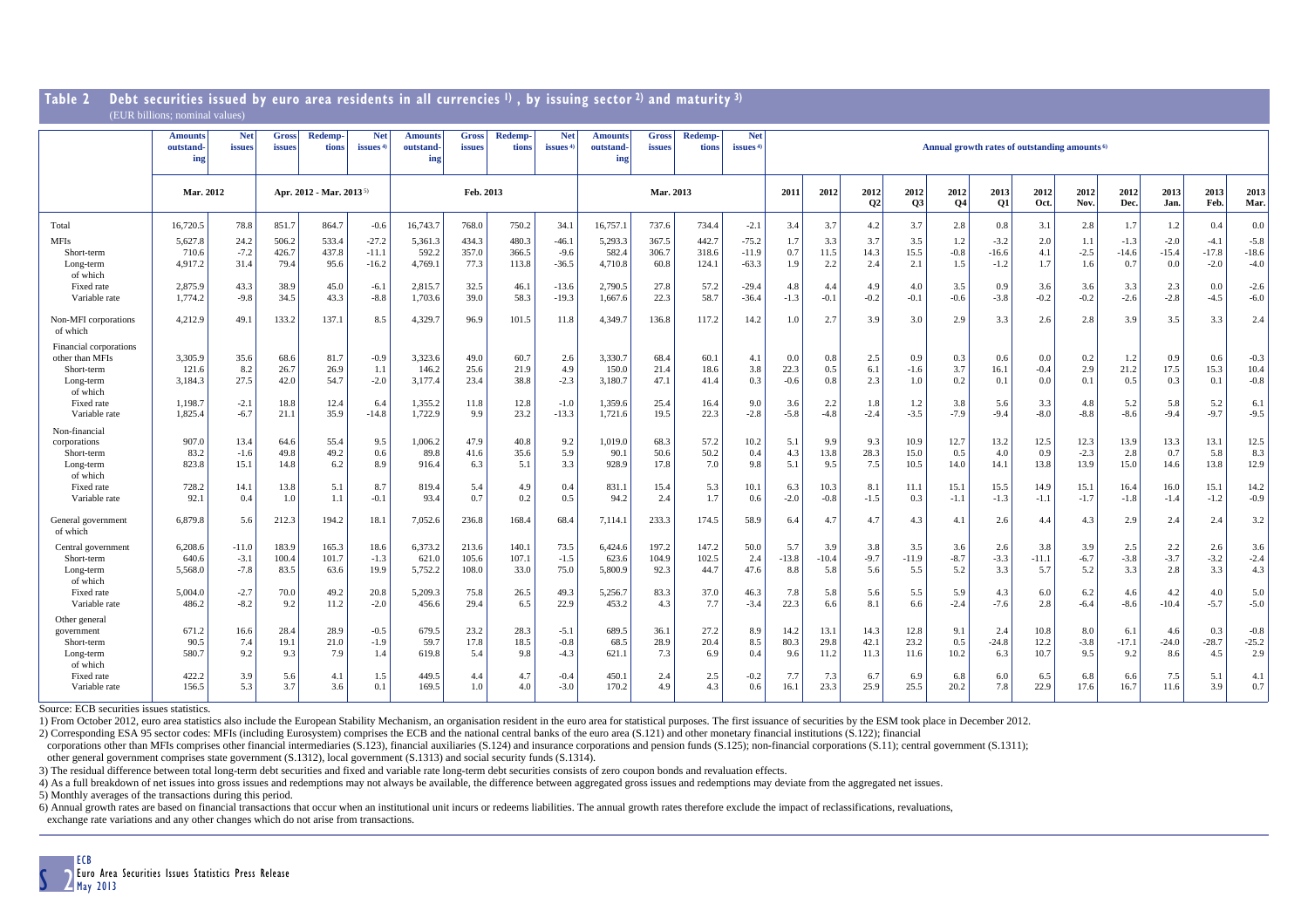|                                        | <b>Amounts</b><br>outstanding |           |           | Net issues |           |           | Three-month annualised growth rates of outstanding amounts <sup>3)</sup> |             |              |              |              |              |              |              |              |              |              |              |  |  |  |
|----------------------------------------|-------------------------------|-----------|-----------|------------|-----------|-----------|--------------------------------------------------------------------------|-------------|--------------|--------------|--------------|--------------|--------------|--------------|--------------|--------------|--------------|--------------|--|--|--|
|                                        | Mar. 2013                     | Mar. 2012 | Dec. 2012 | Jan. 2013  | Feb. 2013 | Mar. 2013 | 2012<br>Apr.                                                             | 2012<br>May | 2012<br>June | 2012<br>July | 2012<br>Aug. | 2012<br>Sep. | 2012<br>Oct. | 2012<br>Nov. | 2012<br>Dec. | 2013<br>Jan. | 2013<br>Feb. | 2013<br>Mar. |  |  |  |
| Total                                  | 16,742.5                      | 81.2      | $-36.4$   | $-14.0$    | $-30.0$   | $-3.1$    | 4.1                                                                      | 1.7         | 0.1          | 1.6          | 1.5          | 2.0          | 1.0          | 0.6          | $-1.0$       | $-1.8$       | $-1.9$       | $-1.1$       |  |  |  |
| Short-term                             | 1,508.1                       | 5.6       | $-15.6$   | $-21.6$    | $-5.7$    | 4.0       | 3.8                                                                      | $-2.9$      | $-4.3$       | 0.2          | $-2.0$       | $-13.3$      | $-20.8$      | $-19.1$      | $-12.3$      | $-13.2$      | $-10.7$      | $-6.0$       |  |  |  |
| Long-term                              | 15,234.4                      | 75.6      | $-20.7$   | 7.5        | $-24.3$   | $-7.0$    | 4.2                                                                      | 2.2         | 0.5          | 1.8          | 1.9          | 3.7          | 3.6          | 2.9          | 0.2          | $-0.6$       | $-1.0$       | $-0.6$       |  |  |  |
| <b>MFIs</b>                            | 5,271.9                       | 17.1      | $-52.3$   | $-34.4$    | $-85.7$   | $-83.2$   | 1.4                                                                      | $-3.7$      | $-3.0$       | 2.0          | 4.8          | 0.0          | $-3.1$       | $-4.6$       | $-5.6$       | $-7.6$       | $-11.9$      | $-14.1$      |  |  |  |
| Short-term                             | 568.1                         | $-5.9$    | $-36.0$   | $-11.5$    | $-15.6$   | $-11.1$   | $-2.6$                                                                   | $-10.6$     | $-1.9$       | 12.9         | 15.9         | $-7.8$       | $-24.5$      | $-33.3$      | $-37.3$      | $-38.3$      | $-34.0$      | $-23.0$      |  |  |  |
| Long-term                              | 4,703.8                       | 23.0      | $-16.3$   | $-22.9$    | $-70.1$   | $-72.1$   | 2.0                                                                      | $-2.6$      | $-3.2$       | 0.5          | 3.3          | 1.2          | 0.3          | 0.3          | $-0.4$       | $-2.6$       | $-8.7$       | $-12.9$      |  |  |  |
| Non-MFI corporations<br>of which       | 4,356.5                       | 54.1      | 57.5      | 3.9        | 16.4      | 17.6      | 11.4                                                                     | 9.7         | $-0.2$       | $-3.9$       | $-6.3$       | 1.1          | 2.6          | 3.2          | 5.3          | 4.8          | 7.6          | 3.6          |  |  |  |
| Financial corporations other than MFIs | 3,333.8                       | 40.8      | 37.8      | $-0.8$     | 10.6      | 8.1       | 10.6                                                                     | 8.8         | $-3.0$       | $-7.1$       | $-11.0$      | $-2.8$       | $-1.6$       | $-0.1$       | 2.4          | 2.5          | 6.1          | 2.2          |  |  |  |
| Short-term                             | 148.6                         | 4.8       | 18.7      | $-4.3$     | 7.8       | $-0.3$    | 80.2                                                                     | 29.5        | $-12.3$      | $-24.1$      | $-31.0$      | $-22.4$      | $-25.8$      | $-3.8$       | 99.0         | 88.5         | 105.1        | 9.4          |  |  |  |
| Long-term                              | 3,185.2                       | 36.0      | 19.1      | 3.5        | 2.8       | 8.4       | 8.7                                                                      | 8.1         | $-2.7$       | $-6.4$       | $-10.1$      | $-2.0$       | $-0.6$       | 0.0          | $-0.1$       | 0.2          | 3.3          | 1.9          |  |  |  |
| Non-financial corporations             | 1,022.7                       | 13.3      | 19.8      | 4.7        | 5.8       | 9.5       | 14.1                                                                     | 12.8        | 10.5         | 8.5          | 11.8         | 15.9         | 18.2         | 14.8         | 15.3         | 12.9         | 12.9         | 8.3          |  |  |  |
| Short-term                             | 91.5                          | $-1.5$    | 4.8       | $-2.5$     | 5.1       | 0.7       | 46.1                                                                     | 70.2        | 82.0         | $-1.0$       | $-16.7$      | $-33.4$      | $-27.5$      | $-37.0$      | $-1.1$       | $-1.7$       | 40.2         | 15.4         |  |  |  |
| Long-term                              | 931.2                         | 14.8      | 15.0      | 7.2        | 0.7       | 8.8       | 11.0                                                                     | 7.7         | 4.7          | 9.6          | 15.5         | 23.1         | 24.4         | 21.9         | 17.0         | 14.3         | 10.6         | 7.6          |  |  |  |
| General government<br>of which         | 7,114.1                       | 10.0      | $-41.6$   | 16.4       | 39.3      | 62.6      | 2.2                                                                      | 1.5         | 2.8          | 4.8          | 4.0          | 4.0          | 3.5          | 3.3          | $-1.1$       | $-0.9$       | 0.8          | 6.9          |  |  |  |
| Central government                     | 6,428.8                       | $-2.4$    | $-27.7$   | 8.1        | 47.1      | 58.8      | 0.5                                                                      | 1.1         | 2.6          | 4.1          | 3.1          | 4.0          | 4.3          | 4.5          | 0.4          | $-0.3$       | 1.7          | 7.4          |  |  |  |
| Short-term                             | 633.0                         | 0.9       | 8.5       | $-5.1$     | $-2.3$    | 6.8       | $-7.8$                                                                   | $-8.1$      | $-14.1$      | $-8.9$       | $-13.4$      | $-10.2$      | $-10.9$      | 9.2          | 18.3         | 15.4         | 0.7          | $-0.4$       |  |  |  |
| Long-term                              | 5,795.8                       | $-3.3$    | $-36.3$   | 13.2       | 49.4      | 52.1      | 1.5                                                                      | 2.2         | 4.7          | 5.7          | 5.1          | 5.7          | 6.1          | 4.0          | $-1.4$       | $-1.9$       | 1.9          | 8.3          |  |  |  |
| Other general government               | 685.3                         | 12.4      | $-13.8$   | 8.3        | $-7.8$    | 3.7       | 19.6                                                                     | 5.5         | 4.8          | 11.3         | 12.6         | 4.0          | $-3.6$       | $-7.3$       | $-13.4$      | $-5.9$       | $-7.4$       | 2.5          |  |  |  |
| Short-term                             | 66.9                          | 7.3       | $-11.6$   | 1.7        | $-0.6$    | 8.0       | 44.3                                                                     | 5.1         | $-0.7$       | 12.0         | 20.0         | $-36.3$      | $-40.9$      | $-59.7$      | $-72.5$      | $-64.7$      | $-48.1$      | 80.3         |  |  |  |
| Long-term                              | 618.4                         | 5.1       | $-2.2$    | 6.6        | $-7.2$    | $-4.3$    | 16.5                                                                     | 5.6         | 5.8          | 11.2         | 11.7         | 11.3         | 2.9          | 3.0          | $-1.9$       | 4.6          | $-1.8$       | $-3.1$       |  |  |  |

Source: ECB securities issues statistics.

1) From October 2012, euro area statistics also include the European Stability Mechanism, an organisation resident in the euro area for statistical purposes. The first issuance of securities by the ESM took place in Decemb

2) Corresponding ESA 95 sector codes: MFIs (including Eurosystem) comprises the ECB and the national central banks of the euro area (S.121) and other monetary financial institutions (S.122); financial

corporations other than MFIs comprises other financial intermediaries (S.123), financial auxiliaries (S.124) and insurance corporations and pension funds (S.125); non-financial corporations (S.11); central government (S.13 other general government comprises state government (S.1312), local government (S.1313) and social security funds (S.1314).

3) Three-month annualised growth rates are based on financial transactions that occur when an institutional unit incurs or redeems liabilities. The three-month annualised growth rates therefore exclude the impact of reclas

exchange rate variations and any other changes which do not arise from transactions. The rates are annualised to allow direct comparisons with annual rates (please note that the non-adjusted rates presented in Table 2 are almost identical to seasonally adjusted annual rates).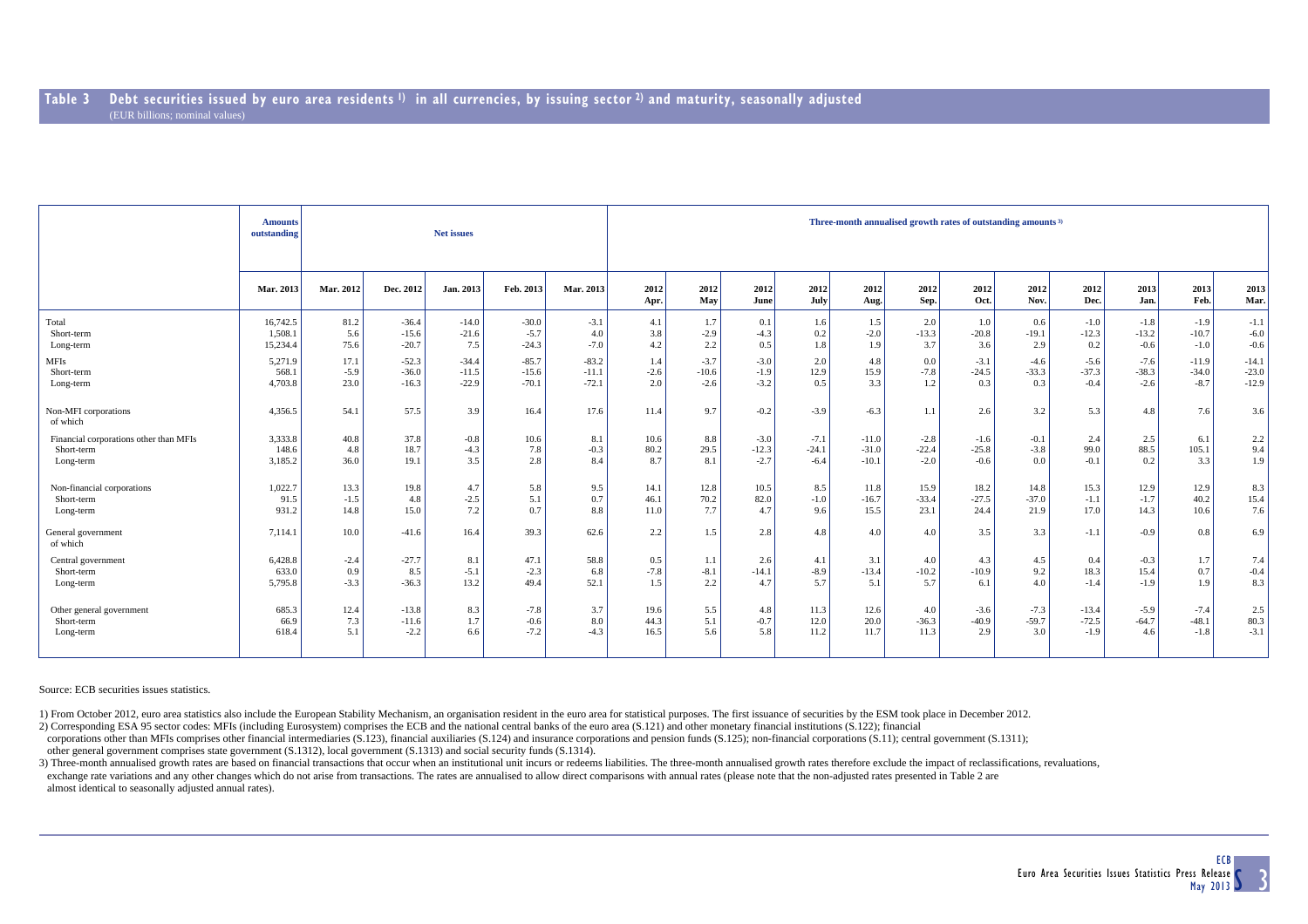|                                           | <b>Amounts</b><br>outstand-<br>ing                      | <b>Net</b><br>issues | <b>Gross</b><br><i>issues</i> | Redemp-<br>tions | <b>Net</b><br>issues | <b>Amounts</b><br>outstand-<br>ing | <b>Gross</b><br><i>issues</i> | Redemp-<br>tions | <b>Net</b><br><i>issues</i> | Annual<br>percentage<br>change in<br>market<br>capitali-<br>sation $3$ | <b>Amounts</b><br>outstand-<br>ing | <b>Gross</b><br><i>issues</i> | Redemp-<br>tions | <b>Net</b><br><i>issues</i> | <b>Annual</b><br>percentage<br>change in<br>market<br>capitali-<br>sation <sup>3</sup> | Annual growth rates of outstanding amounts <sup>4)</sup> |      |             |            |                   |                  |                  |              |              |              |              |              |
|-------------------------------------------|---------------------------------------------------------|----------------------|-------------------------------|------------------|----------------------|------------------------------------|-------------------------------|------------------|-----------------------------|------------------------------------------------------------------------|------------------------------------|-------------------------------|------------------|-----------------------------|----------------------------------------------------------------------------------------|----------------------------------------------------------|------|-------------|------------|-------------------|------------------|------------------|--------------|--------------|--------------|--------------|--------------|
|                                           | <b>Mar. 2012</b><br>Apr. 2012 - Mar. 2013 <sup>2)</sup> |                      |                               |                  |                      |                                    |                               | Feb. 2013        |                             |                                                                        |                                    |                               | Mar. 2013        |                             |                                                                                        | 2011                                                     | 2012 | 2012<br> 02 | 2012<br>O3 | 2012<br><b>O4</b> | 2013<br>O1       | 2012<br>Oct.     | 2012<br>Nov. | 2012<br>Dec. | 2013<br>Jan. | 2013<br>Feb. | 2013<br>Mar. |
| Total                                     | 4,241.3                                                 | 4.3                  | 5.4                           | 4.0              | 1.5                  | 4,629.2                            | 4.2                           | 11.4             | $-7.2$                      | 8.7                                                                    | 4,632.6                            | 0.7                           | 10.6             | $-9.9$                      | 9.2                                                                                    | 1.6                                                      | 1.2  | 1.4         | 1.0        | 1.0               | 0.8              | 1.0              | 0.9          | 1.0          | 0.9          | 0.8          | 0.5          |
| <b>MFIs</b>                               | 373.1                                                   | 2.0                  | 0.6                           | 0.1              | 0.6                  | 416.1                              | 0.3                           | 0.0              | 0.3                         | 5.4                                                                    | 381.0                              | 0.0                           | 0.1              | $-0.1$                      | 2.1                                                                                    | 9.1                                                      | 7.8  | 10.1        | 5.6        | 5.2               | 3.0              | 5.0              | 5.5          | 4.9          | 2.7          | 2.7          | 2.2          |
| Non-MFI corporations<br>of which          | 3,868.2                                                 | 2.2                  | 4.8                           | 3.9 <sub>1</sub> | 0.9                  | 4,213.1                            | 3.9                           | 11.4             | $-7.5$                      | 9.1                                                                    | 4,251.7                            | 0.7                           | 10.4             | $-9.7$                      | 9.9                                                                                    | 0.8                                                      | 0.6  | 0.5         | 0.5        | 0.6               | 0.6 <sub>1</sub> | 0.6              | 0.5          | 0.7          | 0.8          | 0.6          | 0.3          |
| Financial corporations<br>other than MFIs | 310.7                                                   | $-0.1$               | 0.8                           | 0.1              | 0.7                  | 359.1                              | 0.3                           | 0.0              | 0.3                         | 15.5                                                                   | 363.4                              | 0.0                           | 0.3 <sub>1</sub> | $-0.3$                      | 17.0                                                                                   | 4.5                                                      | 3.1  | 3.1         | 2.9        | 2.6               | 2.6 <sub>1</sub> | 2.9 <sub>1</sub> | 2.4          | 2.4          | 2.5          | 2.7          | 2.6          |
| Non-financial<br>corporations             | 3,557.5                                                 | 2.3                  | 4.0                           | 3.8              | 0.2                  | 3,854.0                            | 3.6                           | 11.4             | $-7.8$                      | 8.5                                                                    | 3,888.3                            | 0.6                           | 10.1             | $-9.4$                      | 9.3                                                                                    | 0.4                                                      | 0.3  | 0.3         | 0.3        | 0.4               | 0.5              | 0.4              | 0.3          | 0.5          | 0.6          | 0.4          | 0.1          |

Source: ECB securities issues statistics.

1) Corresponding ESA 95 sector codes: MFIs refers to other monetary financial institutions (S.122); financial corporations other than MFIs comprises other financial intermediaries (S.123), financial auxiliaries (S.124) and

insurance corporations and pension funds (S.125); non-financial corporations (S.11).

2) Monthly averages of the transactions during this period.

3) Percentage change between the amount outstanding at the end of the month and the amount outstanding 12 months earlier.

4) Annual growth rates are based on transactions that occur during the period and therefore exclude reclassifications and any other changes which do not arise from transactions.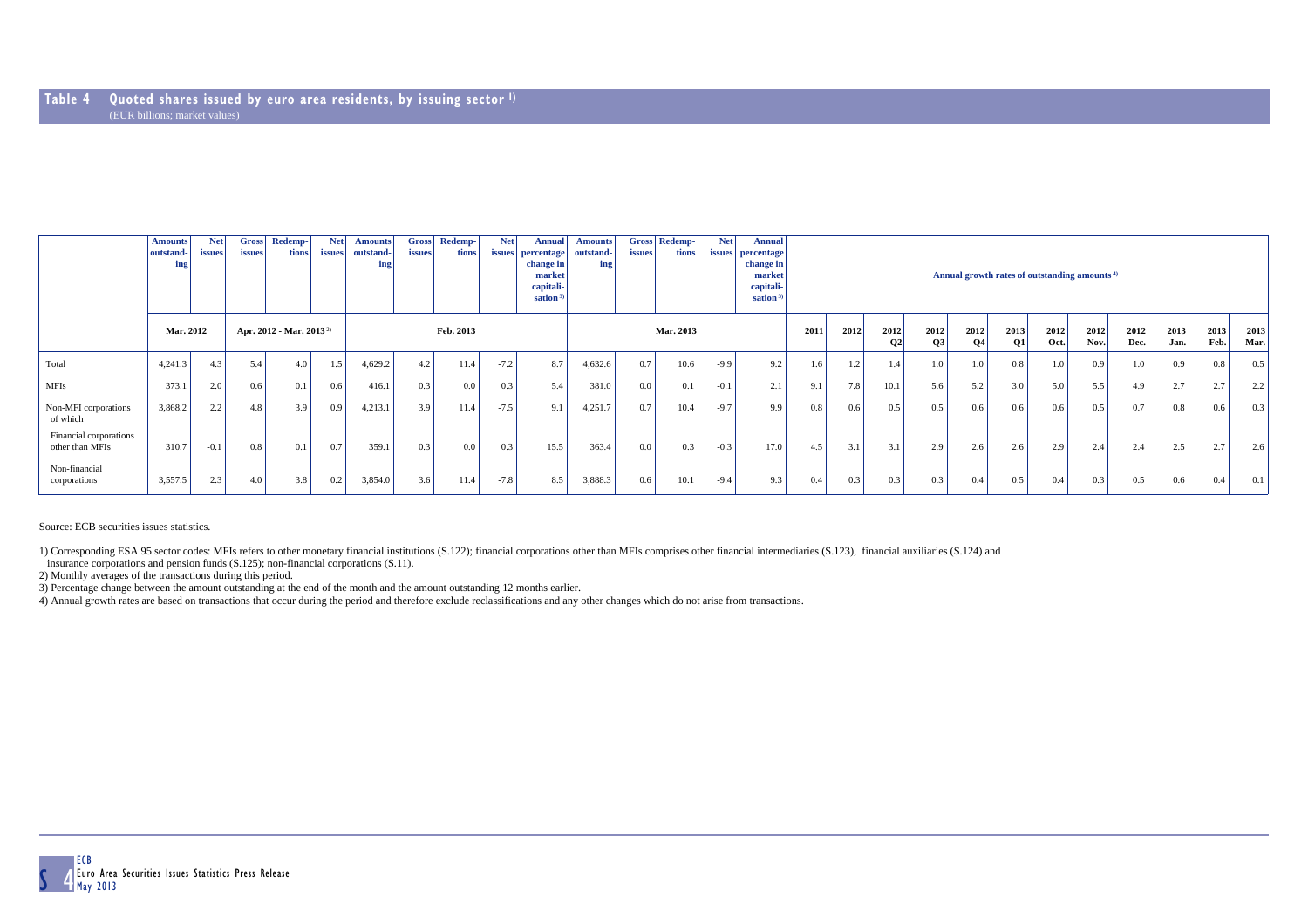## **Euro Area Securities Issues Statistics Press Release**

# **Chart 1: Total gross issuance of debt securities by euro area residents 1)** (EUR billions; transactions during the month; nominal values)



Source: ECB securities issues statistics.

1) From October 2012, euro area statistics also include the European Stability Mechanism, an organisation resident in the euro area for statistical purposes. The first issuance of securities by the ESM took place in December 2012.

**Chart 2: Total net issuance of debt securities by euro area residents 1)**



Source: ECB securities issues statistics.

1) From October 2012, euro area statistics also include the European Stability Mechanism, an organisation resident in the euro area for statistical purposes. The first issuance of securities by the ESM took place in December 2012.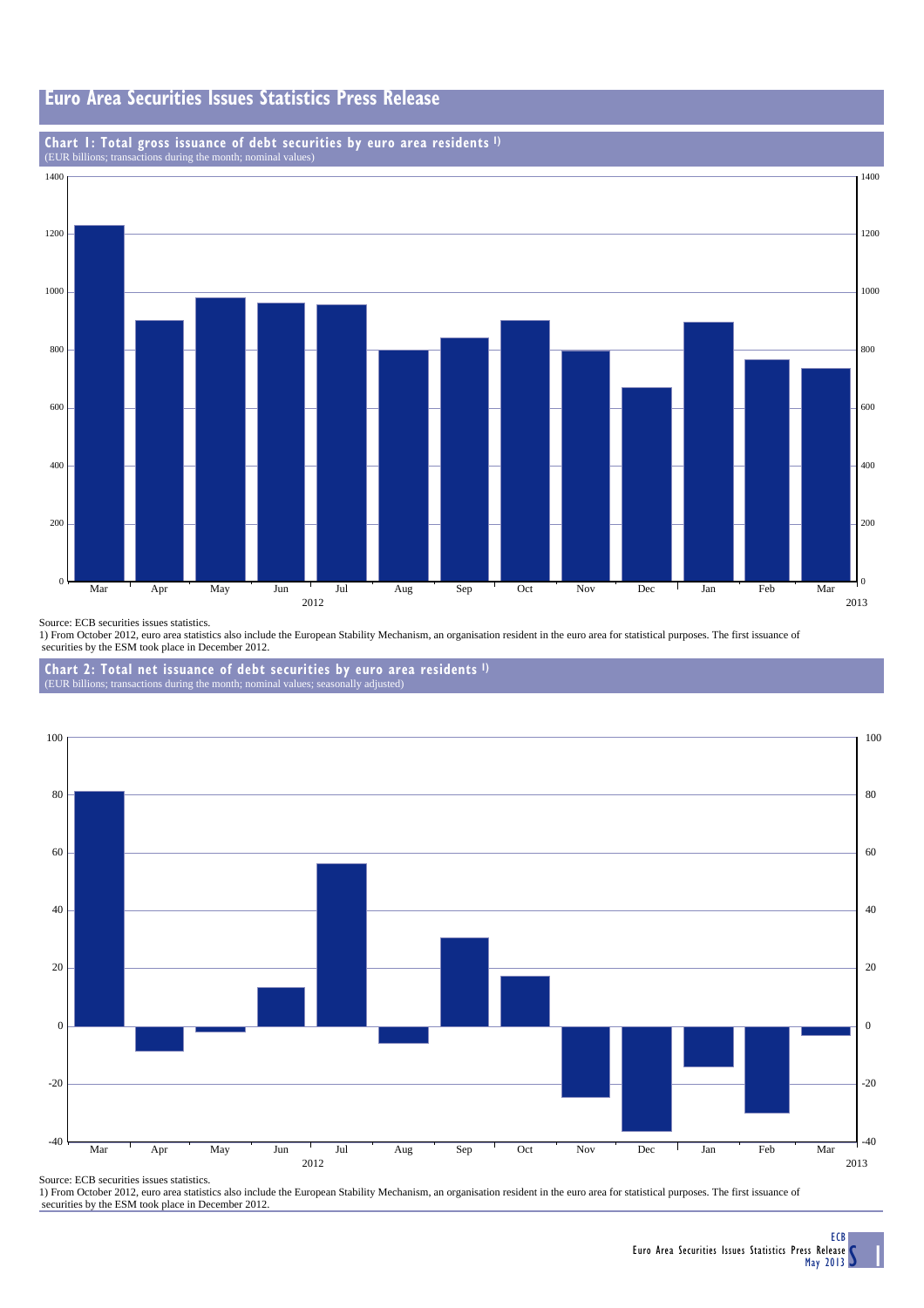## **Euro Area Securities Issues Statistics Press Release**

### **Chart 3: Annual growth rates of debt securities issued by euro area residents 1) , by original maturity**



Source: ECB securities issues statistics.

 $rech$ 

1) From October 2012, euro area statistics also include the European Stability Mechanism, an organisation resident in the euro area for statistical purposes. The first issuance of securities by the ESM took place in December 2012.





Source: ECB securities issues statistics.

1) From October 2012, euro area statistics also include the European Stability Mechanism, an organisation resident in the euro area for statistical purposes. The first issuance of securities by the ESM took place in December 2012.